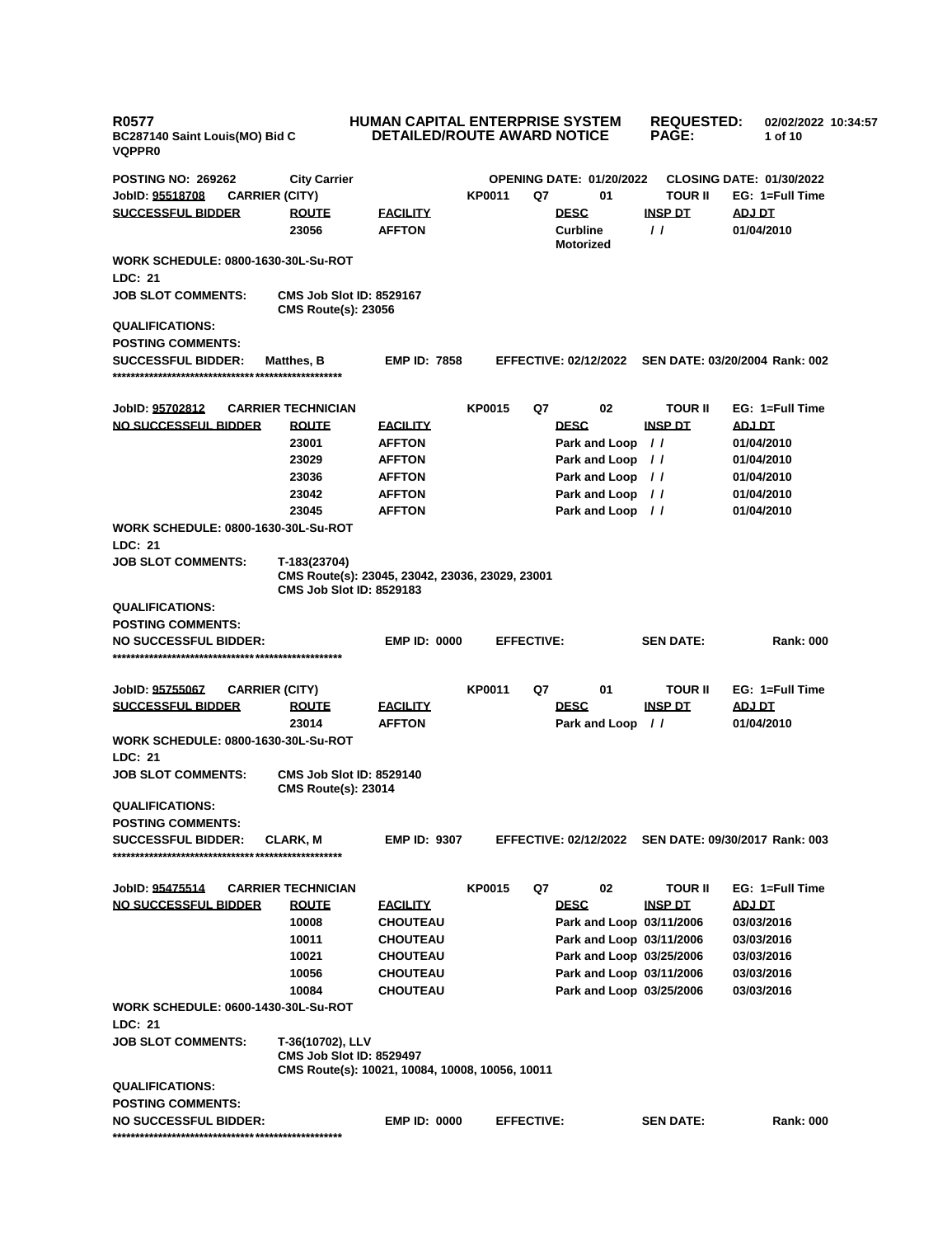| <b>R0577</b><br>BC287140 Saint Louis(MO) Bid C<br><b>VQPPR0</b> |                                                                                                                                                       | HUMAN CAPITAL ENTERPRISE SYSTEM<br><b>DETAILED/ROUTE AWARD NOTICE</b> |               |    | <b>REQUESTED:</b><br><b>PAGE:</b>   | 02/02/2022 10:34:57<br>2 of 10 |                                |
|-----------------------------------------------------------------|-------------------------------------------------------------------------------------------------------------------------------------------------------|-----------------------------------------------------------------------|---------------|----|-------------------------------------|--------------------------------|--------------------------------|
| JobID: 95727653                                                 | <b>CARRIER (CITY)</b>                                                                                                                                 |                                                                       | <b>KP0011</b> | Q7 | 01                                  | <b>TOUR II</b>                 | EG: 1=Full Time                |
| <b>SUCCESSFUL BIDDER</b>                                        | <b>ROUTE</b>                                                                                                                                          | <u>FACILITY</u>                                                       |               |    | <b>DESC</b>                         | <b>INSP DT</b>                 | <b>ADJ DT</b>                  |
|                                                                 | 17061                                                                                                                                                 |                                                                       |               |    | Park and Loop //                    |                                | 07/24/2009                     |
| <b>WORK SCHEDULE: 0830-1700-30L-Su-ROT</b>                      |                                                                                                                                                       |                                                                       |               |    |                                     |                                |                                |
| <b>LDC: 21</b>                                                  |                                                                                                                                                       |                                                                       |               |    |                                     |                                |                                |
| <b>JOB SLOT COMMENTS:</b>                                       | THIS POSITION REPORTS TO THE CLAYTON BRANCH, 7750 MARYLAND AVE, ST LOUIS<br>MO 63105<br><b>CMS Job Slot ID: 8529282</b><br><b>CMS Route(s): 17061</b> |                                                                       |               |    |                                     |                                |                                |
| <b>QUALIFICATIONS:</b>                                          |                                                                                                                                                       |                                                                       |               |    |                                     |                                |                                |
| <b>POSTING COMMENTS:</b>                                        |                                                                                                                                                       |                                                                       |               |    |                                     |                                |                                |
| <b>SUCCESSFUL BIDDER:</b>                                       | KEMP, K                                                                                                                                               | <b>EMP ID: 8358</b>                                                   |               |    | <b>EFFECTIVE: 02/12/2022</b>        |                                | SEN DATE: 10/10/2020 Rank: 017 |
| JobID: 95550817                                                 | <b>CARRIER TECHNICIAN</b>                                                                                                                             |                                                                       | <b>KP0015</b> | Q7 | 02                                  | <b>TOUR II</b>                 | EG: 1=Full Time                |
| <b>SUCCESSFUL BIDDER</b>                                        | <b>ROUTE</b>                                                                                                                                          | <b>FACILITY</b>                                                       |               |    | <b>DESC</b>                         | <b>INSP DT</b>                 | <b>ADJ DT</b>                  |
|                                                                 | 35035                                                                                                                                                 | <b>FERGUSON</b>                                                       |               |    | Park and Loop 05/06/2017            |                                | 08/16/2017                     |
|                                                                 | 35060                                                                                                                                                 | <b>FERGUSON</b>                                                       |               |    | <b>Curbline</b><br><b>Motorized</b> | 05/06/2017                     | 08/16/2017                     |
|                                                                 | 35063                                                                                                                                                 | <b>FERGUSON</b>                                                       |               |    | Park and Loop 05/06/2017            |                                | 08/16/2017                     |
|                                                                 | 35064                                                                                                                                                 | <b>FERGUSON</b>                                                       |               |    | Park and Loop 05/06/2017            |                                | 08/16/2017                     |
|                                                                 | 35009                                                                                                                                                 | <b>FERGUSON</b>                                                       |               |    | <b>Curbline</b><br><b>Motorized</b> | 05/06/2017                     | 08/16/2017                     |
| <b>WORK SCHEDULE: 0800-1630-30L-Su-ROT</b>                      |                                                                                                                                                       |                                                                       |               |    |                                     |                                |                                |
| <b>LDC: 21</b>                                                  |                                                                                                                                                       |                                                                       |               |    |                                     |                                |                                |
| <b>JOB SLOT COMMENTS:</b>                                       | U-123(35703)<br><b>CMS Job Slot ID: 8530364</b><br>CMS Route(s): 35064, 35060, 35035, 35063, 35009                                                    |                                                                       |               |    |                                     |                                |                                |
| <b>QUALIFICATIONS:</b>                                          | <b>VALID STATE DRIVER'S LICENSE</b><br><b>LLV RHD</b><br><b>473 BATTERY</b>                                                                           |                                                                       |               |    |                                     |                                |                                |
| <b>POSTING COMMENTS:</b>                                        |                                                                                                                                                       |                                                                       |               |    |                                     |                                |                                |
| <b>SUCCESSFUL BIDDER:</b>                                       | <b>SCRUGGS, M</b>                                                                                                                                     | <b>EMP ID: 2976</b>                                                   |               |    | <b>EFFECTIVE: 02/12/2022</b>        |                                | SEN DATE: 10/10/2020 Rank: 005 |
| JobID: 95628446                                                 | <b>CARRIER (CITY)</b>                                                                                                                                 |                                                                       | <b>KP0011</b> | Q7 | 01                                  | <b>TOUR II</b>                 | EG: 1=Full Time                |
| <b>SUCCESSFUL BIDDER</b>                                        | <b>ROUTE</b>                                                                                                                                          | <u>FACILITY</u>                                                       |               |    | <b>DESC</b>                         | <b>INSP DT</b>                 | ADJ DT                         |
|                                                                 | 35035                                                                                                                                                 | <b>FERGUSON</b>                                                       |               |    | Park and Loop 05/06/2017            |                                | 08/16/2017                     |
| <b>WORK SCHEDULE: 0800-1630-30L-Su-ROT</b>                      |                                                                                                                                                       |                                                                       |               |    |                                     |                                |                                |
| LDC: 21                                                         |                                                                                                                                                       |                                                                       |               |    |                                     |                                |                                |
| <b>JOB SLOT COMMENTS:</b>                                       | <b>CMS Job Slot ID: 8529371</b><br><b>CMS Route(s): 35035</b>                                                                                         |                                                                       |               |    |                                     |                                |                                |
| <b>QUALIFICATIONS:</b>                                          |                                                                                                                                                       |                                                                       |               |    |                                     |                                |                                |
| <b>POSTING COMMENTS:</b>                                        |                                                                                                                                                       |                                                                       |               |    |                                     |                                |                                |
| <b>SUCCESSFUL BIDDER:</b>                                       | <b>MULLIGAN, S</b>                                                                                                                                    | <b>EMP ID: 0333</b>                                                   |               |    | <b>EFFECTIVE: 02/12/2022</b>        |                                | SEN DATE: 03/16/2019 Rank: 013 |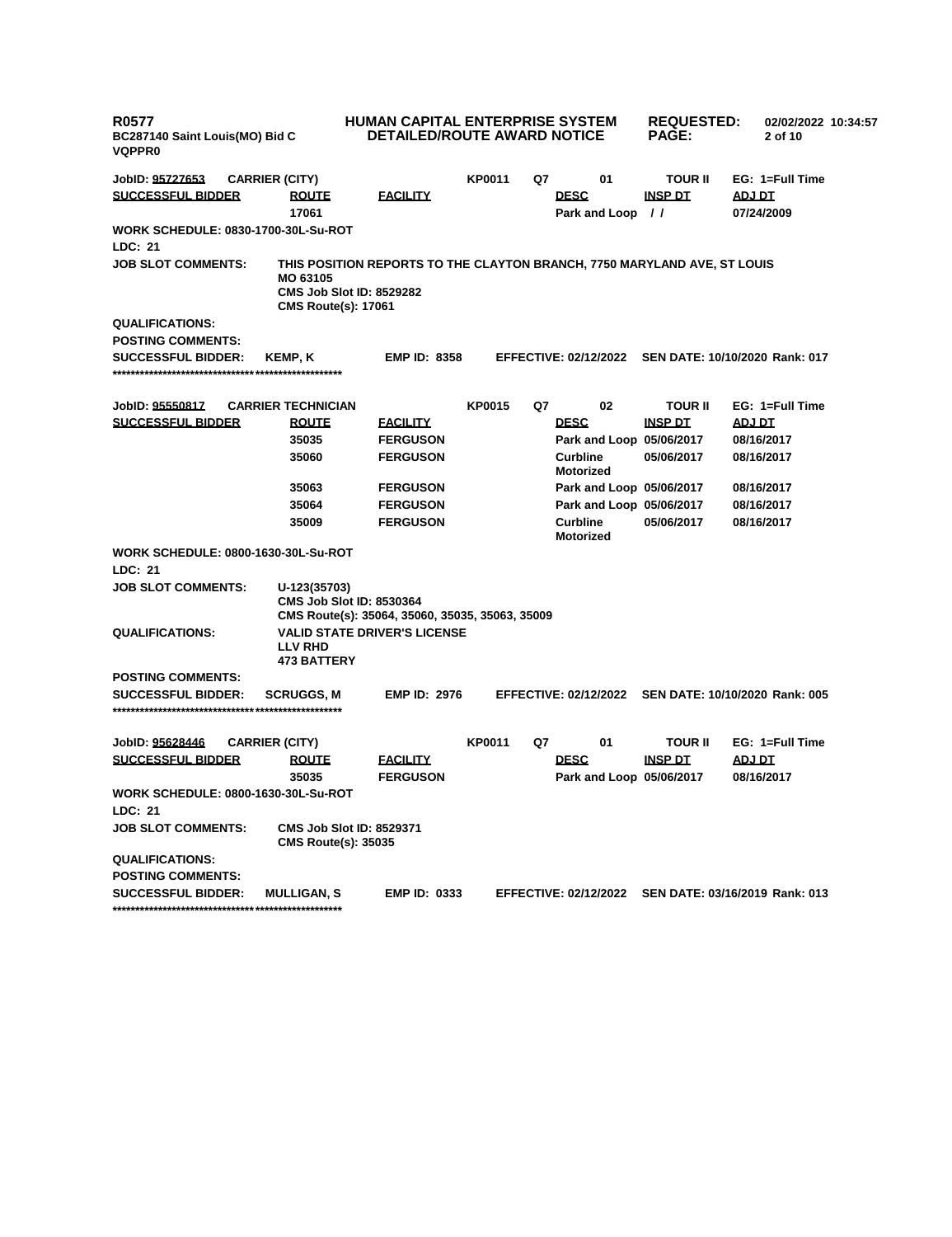| <b>R0577</b><br>BC287140 Saint Louis(MO) Bid C<br><b>VQPPR0</b> |                       |                                                                                 | HUMAN CAPITAL ENTERPRISE SYSTEM<br><b>DETAILED/ROUTE AWARD NOTICE</b> |               |                   |                                         | <b>REQUESTED:</b><br><b>PAGE:</b> | 02/02/2022 10:34:57<br>3 of 10                       |
|-----------------------------------------------------------------|-----------------------|---------------------------------------------------------------------------------|-----------------------------------------------------------------------|---------------|-------------------|-----------------------------------------|-----------------------------------|------------------------------------------------------|
| JobID: 95841724                                                 | <b>CARRIER (CITY)</b> |                                                                                 |                                                                       | <b>KP0011</b> | Q7                | 01                                      | <b>TOUR II</b>                    | EG: 1=Full Time                                      |
| <b>SUCCESSFUL BIDDER</b>                                        |                       | <b>ROUTE</b>                                                                    | <b>FACILITY</b>                                                       |               |                   | <b>DESC</b>                             | <b>INSP DT</b>                    | ADJ DT                                               |
|                                                                 |                       | 35046                                                                           | <b>FERGUSON</b>                                                       |               |                   | Park and Loop 05/06/2017                |                                   | 08/16/2017                                           |
| WORK SCHEDULE: 0800-1630-30L-Su-ROT                             |                       |                                                                                 |                                                                       |               |                   |                                         |                                   |                                                      |
| LDC: 21                                                         |                       |                                                                                 |                                                                       |               |                   |                                         |                                   |                                                      |
| <b>JOB SLOT COMMENTS:</b>                                       |                       | LONG LIFE VEH.<br><b>CMS Job Slot ID: 8529372</b><br><b>CMS Route(s): 35046</b> | <b>NALC UPGRADE 11/18/2000</b>                                        |               |                   |                                         |                                   |                                                      |
| <b>QUALIFICATIONS:</b>                                          |                       |                                                                                 |                                                                       |               |                   |                                         |                                   |                                                      |
| <b>POSTING COMMENTS:</b>                                        |                       |                                                                                 |                                                                       |               |                   |                                         |                                   |                                                      |
| <b>SUCCESSFUL BIDDER:</b>                                       |                       | <b>BAYLARK, S</b>                                                               | <b>EMP ID: 2925</b>                                                   |               |                   |                                         |                                   | EFFECTIVE: 02/12/2022 SEN DATE: 01/15/2022 Rank: 011 |
| JobID: 95480173                                                 | <b>CARRIER (CITY)</b> |                                                                                 |                                                                       | <b>KP0011</b> | Q7                | 01                                      | <b>TOUR II</b>                    | EG: 1=Full Time                                      |
| <b>SUCCESSFUL BIDDER</b>                                        |                       | <b>ROUTE</b><br>14024                                                           | <b>FACILITY</b><br><b>TIMOTHY M GAFFNEY</b>                           |               |                   | <b>DESC</b><br>Park and Loop 02/25/2019 | <b>INSP DT</b>                    | <b>ADJ DT</b><br>06/12/2019                          |
| WORK SCHEDULE: 0830-1700-30L-Su-ROT                             |                       |                                                                                 |                                                                       |               |                   |                                         |                                   |                                                      |
| <b>LDC: 21</b>                                                  |                       |                                                                                 |                                                                       |               |                   |                                         |                                   |                                                      |
| <b>JOB SLOT COMMENTS:</b>                                       |                       | LLV<br><b>CMS Job Slot ID: 8529745</b><br><b>CMS Route(s): 14024</b>            | <b>NALC UPGRADE 11/18/2000</b>                                        |               |                   |                                         |                                   |                                                      |
| <b>QUALIFICATIONS:</b>                                          |                       |                                                                                 |                                                                       |               |                   |                                         |                                   |                                                      |
| <b>POSTING COMMENTS:</b>                                        |                       |                                                                                 |                                                                       |               |                   |                                         |                                   |                                                      |
| <b>SUCCESSFUL BIDDER:</b>                                       |                       | <b>BARNER, C</b>                                                                | <b>EMP ID: 6452</b>                                                   |               |                   |                                         |                                   | EFFECTIVE: 02/12/2022 SEN DATE: 05/08/2021 Rank: 015 |
| JobID: 95534797                                                 | <b>CARRIER (CITY)</b> |                                                                                 |                                                                       | <b>KP0011</b> | Q7                | 01                                      | <b>TOUR II</b>                    | EG: 1=Full Time                                      |
| <b>NO SUCCESSFUL BIDDER</b>                                     |                       | <b>ROUTE</b><br>16063                                                           | <b>FACILITY</b><br><b>GRAVOIS</b>                                     |               |                   | <b>DESC</b><br>Park and Loop //         | <b>INSP DT</b>                    | <b>ADJ DT</b><br>02/24/2012                          |
| <b>WORK SCHEDULE: 0800-1630-30L-Su-ROT</b>                      |                       |                                                                                 |                                                                       |               |                   |                                         |                                   |                                                      |
| LDC: 21                                                         |                       |                                                                                 |                                                                       |               |                   |                                         |                                   |                                                      |
| <b>JOB SLOT COMMENTS:</b>                                       |                       | <b>CMS Job Slot ID: 8529712</b><br><b>CMS Route(s): 16063</b>                   |                                                                       |               |                   |                                         |                                   |                                                      |
| <b>QUALIFICATIONS:</b>                                          |                       | <b>LLV RHD</b>                                                                  | <b>VALID STATE DRIVER'S LICENSE</b>                                   |               |                   |                                         |                                   |                                                      |
| <b>POSTING COMMENTS:</b>                                        |                       |                                                                                 |                                                                       |               |                   |                                         |                                   |                                                      |
| <b>NO SUCCESSFUL BIDDER:</b>                                    |                       |                                                                                 | <b>EMP ID: 0000</b>                                                   |               | <b>EFFECTIVE:</b> |                                         | <b>SEN DATE:</b>                  | <b>Rank: 000</b>                                     |
|                                                                 |                       |                                                                                 |                                                                       |               |                   |                                         |                                   |                                                      |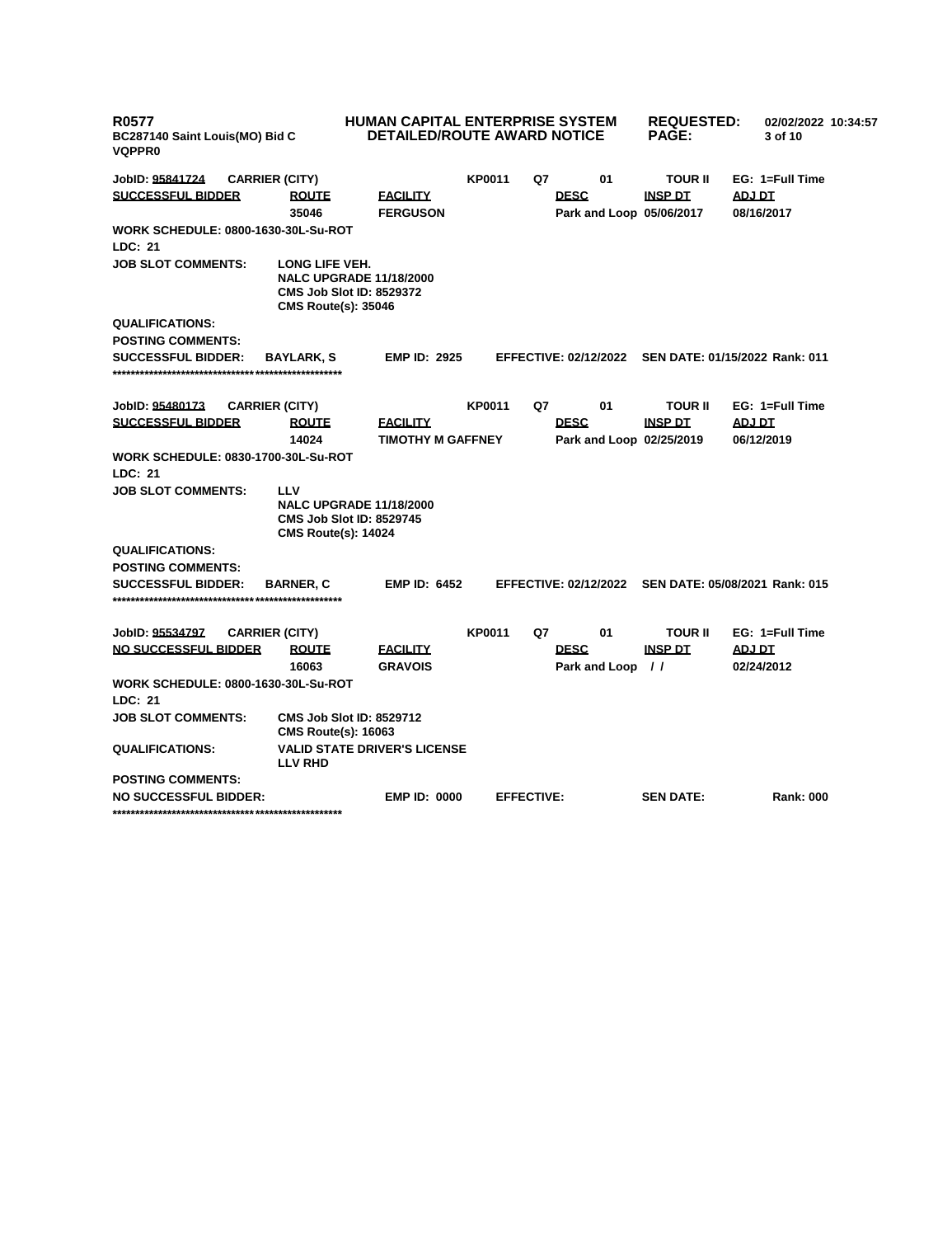**R0577 BC287140 Saint Louis(MO) Bid C VQPPR0**

## **HUMAN CAPITAL ENTERPRISE SYSTEM DETAILED/ROUTE AWARD NOTICE**

**REQUESTED: PAGE:**

**02/02/2022 10:34:57**

**4 of 10** 

**JobID: 95687348 CARRIER TECHNICIAN KP0015 Q7 02 TOUR II EG: 1=Full Time NO SUCCESSFUL BIDDER ROUTE FACILITY DESC INSP DT ADJ DT 16087 GRAVOIS Park and Loop / / 02/24/2012 16055 GRAVOIS Park and Loop / / 02/24/2012 16089 GRAVOIS Park and Loop / / 02/24/2012 16061 GRAVOIS Park and Loop / / 02/24/2012 16004 GRAVOIS Park and Loop / / 02/24/2012 WORK SCHEDULE: 0800-1630-30L-Su-ROT LDC: 21 JOB SLOT COMMENTS: T-43(16704) CMS ROUTES: 16087, 16055, 16089, 16061, 16004 CMS Job Slot ID: 8530370 ## ### QUALIFICATIONS: POSTING COMMENTS: NO SUCCESSFUL BIDDER: EMP ID: 0000 EFFECTIVE: SEN DATE: Rank: 000 \*\*\*\*\*\*\*\*\*\*\*\*\*\*\*\*\*\*\*\*\*\*\*\*\*\*\*\*\*\*\*\*\*\*\*\*\*\*\*\*\*\*\*\*\*\*\*\*\*\* JobID: 95799666 CARRIER (CITY) KP0011 Q7 01 TOUR II EG: 1=Full Time SUCCESSFUL BIDDER ROUTE FACILITY DESC INSP DT ADJ DT 16012 GRAVOIS Park and Loop / / 02/24/2012 WORK SCHEDULE: 0800-1630-30L-Su-ROT LDC: 21 JOB SLOT COMMENTS: LLV NALC UPGRADE 11/18/2000 CMS Job Slot ID: 8529693 CMS Route(s): 16012 QUALIFICATIONS: POSTING COMMENTS: SUCCESSFUL BIDDER: LAKEY, M EMP ID: 4005 EFFECTIVE: 02/12/2022 SEN DATE: 07/27/2013 Rank: 093 \*\*\*\*\*\*\*\*\*\*\*\*\*\*\*\*\*\*\*\*\*\*\*\*\*\*\*\*\*\*\*\*\*\*\*\*\*\*\*\*\*\*\*\*\*\*\*\*\*\* JobID: 95867783 CARRIER (CITY) KP0011 Q7 01 TOUR II EG: 1=Full Time NO SUCCESSFUL BIDDER ROUTE FACILITY DESC INSP DT ADJ DT 16055 GRAVOIS Park and Loop / / 02/24/2012 WORK SCHEDULE: 0800-1630-30L-Su-ROT LDC: 67 JOB SLOT COMMENTS: QUALIFICATIONS: POSTING COMMENTS: NO SUCCESSFUL BIDDER: EMP ID: 0000 EFFECTIVE: SEN DATE: Rank: 000 \*\*\*\*\*\*\*\*\*\*\*\*\*\*\*\*\*\*\*\*\*\*\*\*\*\*\*\*\*\*\*\*\*\*\*\*\*\*\*\*\*\*\*\*\*\*\*\*\*\* JobID: 95875080 CARRIER (CITY) KP0011 Q7 01 TOUR II EG: 1=Full Time SUCCESSFUL BIDDER ROUTE FACILITY DESC INSP DT ADJ DT 16092 GRAVOIS Park and Loop / / 02/24/2012 WORK SCHEDULE: 0800-1630-30L-Su-ROT LDC: 21 JOB SLOT COMMENTS: LONG LIFE VEH. NALC UPGRADE 11/18/2000 CMS Job Slot ID: 8529727 CMS Route(s): 16092 QUALIFICATIONS: POSTING COMMENTS: SUCCESSFUL BIDDER: Trudo, R EMP ID: 8520 EFFECTIVE: 02/12/2022 SEN DATE: 04/02/1994 Rank: 006 \*\*\*\*\*\*\*\*\*\*\*\*\*\*\*\*\*\*\*\*\*\*\*\*\*\*\*\*\*\*\*\*\*\*\*\*\*\*\*\*\*\*\*\*\*\*\*\*\*\***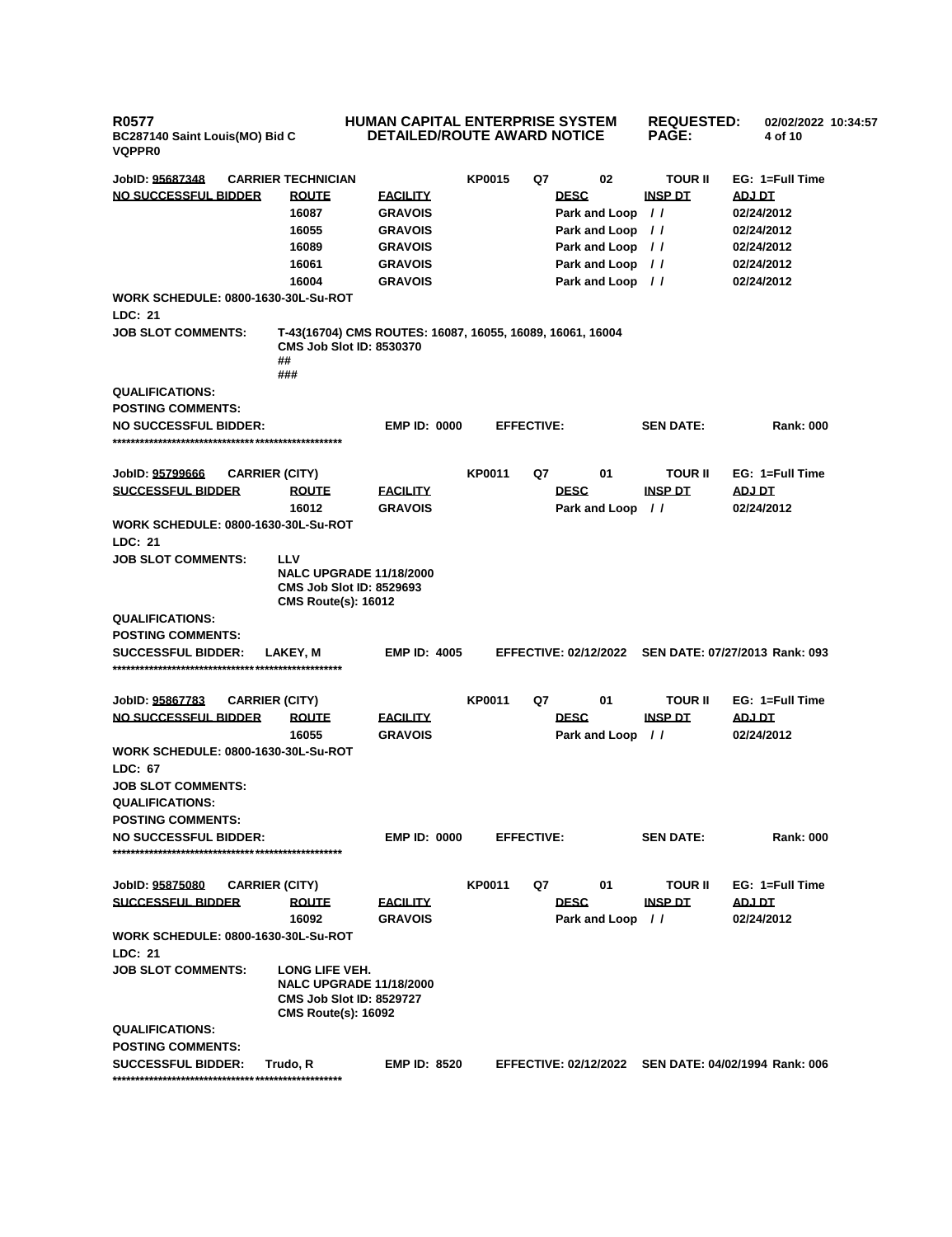| <b>R0577</b><br>BC287140 Saint Louis(MO) Bid C<br><b>VQPPR0</b> |                                                                           | <b>HUMAN CAPITAL ENTERPRISE SYSTEM</b><br><b>DETAILED/ROUTE AWARD NOTICE</b> |               |    | <b>REQUESTED:</b><br><b>PAGE:</b>       | 02/02/2022 10:34:57<br>5 of 10 |                                |
|-----------------------------------------------------------------|---------------------------------------------------------------------------|------------------------------------------------------------------------------|---------------|----|-----------------------------------------|--------------------------------|--------------------------------|
| JobID: 95812103                                                 | <b>CARRIER (CITY)</b>                                                     |                                                                              | <b>KP0011</b> | Q7 | 01                                      | <b>TOUR II</b>                 | EG: 1=Full Time                |
| <b>SUCCESSFUL BIDDER</b>                                        | <b>ROUTE</b><br>22085                                                     | <b>FACILITY</b><br><b>KIRKWOOD</b>                                           |               |    | <b>DESC</b><br>Park and Loop //         | <b>INSP DT</b>                 | ADJ DT<br>02/25/2012           |
| <b>WORK SCHEDULE: 0800-1630-30L-Su-ROT</b>                      |                                                                           |                                                                              |               |    |                                         |                                |                                |
| <b>LDC: 21</b>                                                  |                                                                           |                                                                              |               |    |                                         |                                |                                |
| <b>JOB SLOT COMMENTS:</b>                                       | <b>CMS Job Slot ID: 8529846</b><br><b>CMS Route(s): 22085</b>             |                                                                              |               |    |                                         |                                |                                |
| <b>QUALIFICATIONS:</b>                                          |                                                                           |                                                                              |               |    |                                         |                                |                                |
| <b>POSTING COMMENTS:</b>                                        |                                                                           |                                                                              |               |    |                                         |                                |                                |
| <b>SUCCESSFUL BIDDER:</b>                                       | <b>SINGLETON, A</b>                                                       | <b>EMP ID: 4515</b>                                                          |               |    | <b>EFFECTIVE: 02/12/2022</b>            |                                | SEN DATE: 07/17/2021 Rank: 007 |
| JobID: <u>95474623</u>                                          | <b>CARRIER (CITY)</b>                                                     |                                                                              | <b>KP0011</b> | Q7 | 01                                      | <b>TOUR II</b>                 | EG: 1=Full Time                |
| <b>SUCCESSFUL BIDDER</b>                                        | <b>ROUTE</b><br>44015                                                     | <b>FACILITY</b>                                                              |               |    | <b>DESC</b><br>Park and Loop //         | <b>INSP DT</b>                 | <u>ADJ DT</u><br>08/30/2002    |
| <b>WORK SCHEDULE: 0800-1630-30L-Su-ROT</b><br><b>LDC: 21</b>    |                                                                           |                                                                              |               |    |                                         |                                |                                |
| <b>JOB SLOT COMMENTS:</b>                                       | MO 63144<br><b>CMS Job Slot ID: 8529133</b><br><b>CMS Route(s): 44015</b> | POSITION REPORTS TO MACKENZIE POINTE BRANCH, 7217 WATSON ROAD, ST LOUIS      |               |    |                                         |                                |                                |
| <b>QUALIFICATIONS:</b>                                          | <b>LLV RHD</b>                                                            | <b>VALID STATE DRIVER'S LICENSE</b>                                          |               |    |                                         |                                |                                |
| <b>POSTING COMMENTS:</b>                                        |                                                                           |                                                                              |               |    |                                         |                                |                                |
| <b>SUCCESSFUL BIDDER:</b>                                       | <b>COLLINS, L</b>                                                         | <b>EMP ID: 6456</b>                                                          |               |    | <b>EFFECTIVE: 02/12/2022</b>            |                                | SEN DATE: 05/22/2021 Rank: 005 |
| JobID: <u>95496758</u>                                          | <b>CARRIER (CITY)</b>                                                     |                                                                              | <b>KP0011</b> | Q7 | 01                                      | <b>TOUR II</b>                 | EG: 1=Full Time                |
| <b>SUCCESSFUL BIDDER</b>                                        | <b>ROUTE</b><br>19073                                                     | <b>FACILITY</b><br><b>MACKENZIE POINTE</b>                                   |               |    | <b>DESC</b><br>Park and Loop 04/09/2012 | <b>INSP DT</b>                 | <b>ADJ DT</b><br>07/19/2012    |
| WORK SCHEDULE: 0800-1630-30L-Su-ROT<br><b>LDC: 21</b>           |                                                                           |                                                                              |               |    |                                         |                                |                                |
| <b>JOB SLOT COMMENTS:</b>                                       | <b>CMS Job Slot ID: 8529888</b><br><b>CMS Route(s): 19073</b>             |                                                                              |               |    |                                         |                                |                                |
| <b>QUALIFICATIONS:</b>                                          |                                                                           |                                                                              |               |    |                                         |                                |                                |
| <b>POSTING COMMENTS:</b>                                        |                                                                           |                                                                              |               |    |                                         |                                |                                |
| <b>SUCCESSFUL BIDDER:</b>                                       | <b>EVANS. W</b>                                                           | <b>EMP ID: 6088</b>                                                          |               |    | <b>EFFECTIVE: 02/12/2022</b>            |                                | SEN DATE: 04/13/2019 Rank: 076 |
| JobID: 95504407                                                 | <b>CARRIER TECHNICIAN</b>                                                 |                                                                              | KP0015        | Q7 | 02                                      | <b>TOUR II</b>                 | EG: 1=Full Time                |
| <b>SUCCESSFUL BIDDER</b>                                        | <b>ROUTE</b>                                                              | <b>FACILITY</b>                                                              |               |    | <b>DESC</b>                             | <b>INSP DT</b>                 | ADJ DT                         |
|                                                                 | 19002                                                                     | <b>MACKENZIE POINTE</b>                                                      |               |    | Park and Loop 03/03/2018                |                                | 06/19/2018                     |
|                                                                 | 19016                                                                     | <b>MACKENZIE POINTE</b>                                                      |               |    | Park and Loop 04/09/2012                |                                | 07/19/2012                     |
|                                                                 | 19027                                                                     | <b>MACKENZIE POINTE</b>                                                      |               |    | Park and Loop 04/09/2012                |                                | 07/19/2012                     |
|                                                                 | 19033                                                                     | <b>MACKENZIE POINTE</b>                                                      |               |    | Park and Loop 04/09/2012                |                                | 07/19/2012                     |
|                                                                 | 19050                                                                     | <b>MACKENZIE POINTE</b>                                                      |               |    | Park and Loop 04/09/2012                |                                | 07/19/2012                     |
| WORK SCHEDULE: 0800-1630-30L-Su-ROT                             |                                                                           |                                                                              |               |    |                                         |                                |                                |
| LDC: 21                                                         |                                                                           |                                                                              |               |    |                                         |                                |                                |
| <b>JOB SLOT COMMENTS:</b>                                       | U-213(19709)<br><b>CMS Job Slot ID: 8529907</b>                           | CMS Route(s): 19033, 19016, 19050, 19002, 19027                              |               |    |                                         |                                |                                |
| <b>QUALIFICATIONS:</b>                                          |                                                                           |                                                                              |               |    |                                         |                                |                                |
| <b>POSTING COMMENTS:</b>                                        |                                                                           |                                                                              |               |    |                                         |                                |                                |
| <b>SUCCESSFUL BIDDER:</b>                                       | MCKIM, A                                                                  | <b>EMP ID: 7598</b>                                                          |               |    | <b>EFFECTIVE: 02/12/2022</b>            |                                | SEN DATE: 08/15/2020 Rank: 009 |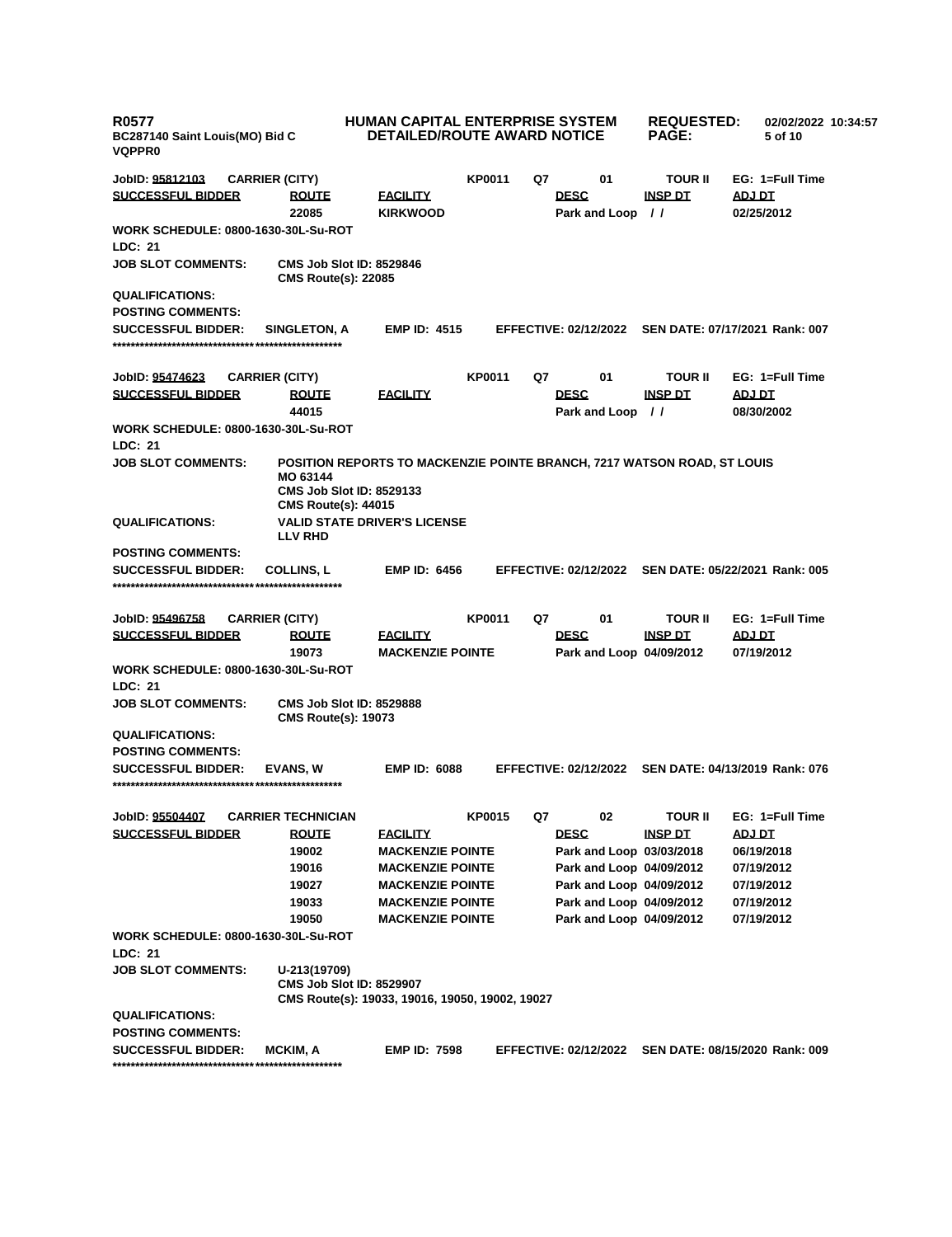| <b>R0577</b><br>BC287140 Saint Louis(MO) Bid C<br><b>VQPPR0</b> |  |                                                                                                      | <b>HUMAN CAPITAL ENTERPRISE SYSTEM</b><br><b>DETAILED/ROUTE AWARD NOTICE</b> |               |                   |                  |                          | <b>REQUESTED:</b><br>02/02/2022 10:34:57<br>6 of 10  |  |
|-----------------------------------------------------------------|--|------------------------------------------------------------------------------------------------------|------------------------------------------------------------------------------|---------------|-------------------|------------------|--------------------------|------------------------------------------------------|--|
| JobID: 95672090                                                 |  | <b>CARRIER (CITY)</b>                                                                                |                                                                              | <b>KP0011</b> | Q7                | 01               | <b>TOUR II</b>           | EG: 1=Full Time                                      |  |
| <b>NO SUCCESSFUL BIDDER</b>                                     |  | <b>ROUTE</b>                                                                                         | <b>FACILITY</b>                                                              |               |                   | <b>DESC</b>      | <b>INSP DT</b>           | ADJ DT                                               |  |
|                                                                 |  | 19050                                                                                                | <b>MACKENZIE POINTE</b>                                                      |               |                   |                  | Park and Loop 04/09/2012 | 07/19/2012                                           |  |
| WORK SCHEDULE: 0800-1630-30L-Su-ROT                             |  |                                                                                                      |                                                                              |               |                   |                  |                          |                                                      |  |
| <b>LDC: 21</b>                                                  |  |                                                                                                      |                                                                              |               |                   |                  |                          |                                                      |  |
| <b>JOB SLOT COMMENTS:</b>                                       |  | <b>CMS Job Slot ID: 8529905</b><br><b>CMS Route(s): 19050</b>                                        |                                                                              |               |                   |                  |                          |                                                      |  |
| <b>QUALIFICATIONS:</b>                                          |  |                                                                                                      |                                                                              |               |                   |                  |                          |                                                      |  |
| <b>POSTING COMMENTS:</b><br><b>NO SUCCESSFUL BIDDER:</b>        |  |                                                                                                      | <b>EMP ID: 0000</b>                                                          |               | <b>EFFECTIVE:</b> |                  | <b>SEN DATE:</b>         | <b>Rank: 000</b>                                     |  |
|                                                                 |  |                                                                                                      |                                                                              |               |                   |                  |                          |                                                      |  |
| JobID: <u>95786540</u>                                          |  | <b>CARRIER TECHNICIAN</b>                                                                            |                                                                              | <b>KP0015</b> | Q7                | 02               | <b>TOUR II</b>           | EG: 1=Full Time                                      |  |
| <u>NO SUCCESSFUL BIDDER</u>                                     |  | <b>ROUTE</b>                                                                                         | <b>FACILITY</b>                                                              |               |                   | <b>DESC</b>      | <b>INSP DT</b>           | <u>ADJ DT</u>                                        |  |
|                                                                 |  | 19049                                                                                                | <b>MACKENZIE POINTE</b>                                                      |               |                   |                  | Park and Loop 04/09/2012 | 07/19/2012                                           |  |
|                                                                 |  | 19078                                                                                                | <b>MACKENZIE POINTE</b>                                                      |               |                   |                  | Park and Loop 04/09/2012 | 07/19/2012                                           |  |
|                                                                 |  | 19079                                                                                                | <b>MACKENZIE POINTE</b>                                                      |               |                   |                  | Park and Loop 04/16/2012 | 07/19/2012                                           |  |
|                                                                 |  | 19070                                                                                                | <b>MACKENZIE POINTE</b>                                                      |               |                   |                  | Park and Loop 04/16/2012 | 07/19/2012                                           |  |
|                                                                 |  | 19094                                                                                                | <b>MACKENZIE POINTE</b>                                                      |               |                   | Other            | $\prime\prime$           | 11/16/2021                                           |  |
| <b>WORK SCHEDULE: 0800-1630-30L-Su-ROT</b><br><b>LDC: 21</b>    |  |                                                                                                      |                                                                              |               |                   |                  |                          |                                                      |  |
| <b>JOB SLOT COMMENTS:</b>                                       |  | U-135(19705) 19070, 19049, 19079, 19078, 19090                                                       |                                                                              |               |                   |                  |                          |                                                      |  |
| <b>QUALIFICATIONS:</b>                                          |  |                                                                                                      |                                                                              |               |                   |                  |                          |                                                      |  |
| <b>POSTING COMMENTS:</b>                                        |  |                                                                                                      |                                                                              |               |                   |                  |                          |                                                      |  |
| <b>NO SUCCESSFUL BIDDER:</b>                                    |  |                                                                                                      | <b>EMP ID: 0000</b>                                                          |               | <b>EFFECTIVE:</b> |                  | <b>SEN DATE:</b>         | <b>Rank: 000</b>                                     |  |
|                                                                 |  |                                                                                                      |                                                                              |               |                   |                  |                          |                                                      |  |
| JobID: 95602624                                                 |  | <b>CARRIER TECHNICIAN</b>                                                                            |                                                                              | <b>KP0015</b> | Q7                | 02               | <b>TOUR II</b>           | EG: 1=Full Time                                      |  |
| <b>SUCCESSFUL BIDDER</b>                                        |  | <b>ROUTE</b>                                                                                         | <b>FACILITY</b>                                                              |               |                   | <b>DESC</b>      | <b>INSP DT</b>           | <u>ADJ DT</u>                                        |  |
|                                                                 |  | 21003                                                                                                | <b>NORMANDY</b>                                                              |               |                   | Park and Loop    | $\prime$                 | 02/17/2012                                           |  |
|                                                                 |  | 21005                                                                                                | <b>NORMANDY</b>                                                              |               |                   | Park and Loop    | $\prime$                 | 02/17/2012                                           |  |
|                                                                 |  | 21060                                                                                                | <b>NORMANDY</b>                                                              |               |                   | Park and Loop    | $\frac{1}{2}$            | 02/17/2012                                           |  |
|                                                                 |  | 21061                                                                                                | <b>NORMANDY</b>                                                              |               |                   | Park and Loop    | $\prime$                 | 02/17/2012                                           |  |
|                                                                 |  | 21072                                                                                                | <b>NORMANDY</b>                                                              |               |                   | Park and Loop // |                          | 02/17/2012                                           |  |
| <b>WORK SCHEDULE: 0800-1630-30L-Su-ROT</b>                      |  |                                                                                                      |                                                                              |               |                   |                  |                          |                                                      |  |
| LDC: 21                                                         |  |                                                                                                      |                                                                              |               |                   |                  |                          |                                                      |  |
| <b>JOB SLOT COMMENTS:</b>                                       |  | T-54(21702)LLV<br><b>CMS Job Slot ID: 8529210</b><br>CMS Route(s): 21005, 21060, 21061, 21072, 21003 |                                                                              |               |                   |                  |                          |                                                      |  |
| <b>QUALIFICATIONS:</b>                                          |  |                                                                                                      |                                                                              |               |                   |                  |                          |                                                      |  |
| <b>POSTING COMMENTS:</b>                                        |  |                                                                                                      |                                                                              |               |                   |                  |                          |                                                      |  |
| <b>SUCCESSFUL BIDDER:</b>                                       |  | <b>JACKSON, B</b>                                                                                    | <b>EMP ID: 9600</b>                                                          |               |                   |                  |                          | EFFECTIVE: 02/12/2022 SEN DATE: 01/30/2021 Rank: 007 |  |
| JobID: <u>95721143</u>                                          |  | <b>CARRIER (CITY)</b>                                                                                |                                                                              | <b>KP0011</b> | Q7                | 01               | <b>TOUR II</b>           | EG: 1=Full Time                                      |  |
| <b>SUCCESSFUL BIDDER</b>                                        |  | <b>ROUTE</b>                                                                                         | <b>EACILITY</b>                                                              |               |                   | <b>DESC</b>      | <b>INSP DT</b>           | ADJ DT                                               |  |
|                                                                 |  | 37002                                                                                                | <b>NORTH COUNTY</b>                                                          |               |                   |                  | Park and Loop 09/14/2019 | 11/06/2019                                           |  |
| WORK SCHEDULE: 0800-1630-30L-Su-ROT<br><b>LDC: 21</b>           |  |                                                                                                      |                                                                              |               |                   |                  |                          |                                                      |  |
| <b>JOB SLOT COMMENTS:</b>                                       |  | <b>CMS Job Slot ID: 8529583</b>                                                                      |                                                                              |               |                   |                  |                          |                                                      |  |
|                                                                 |  | <b>CMS Route(s): 37002</b>                                                                           |                                                                              |               |                   |                  |                          |                                                      |  |
| <b>QUALIFICATIONS:</b>                                          |  |                                                                                                      |                                                                              |               |                   |                  |                          |                                                      |  |
| <b>POSTING COMMENTS:</b>                                        |  |                                                                                                      | <b>EMP ID: 1473</b>                                                          |               |                   |                  |                          | EFFECTIVE: 02/12/2022 SEN DATE: 05/12/2018 Rank: 002 |  |
| <b>SUCCESSFUL BIDDER:</b>                                       |  | <b>BUSH, K</b>                                                                                       |                                                                              |               |                   |                  |                          |                                                      |  |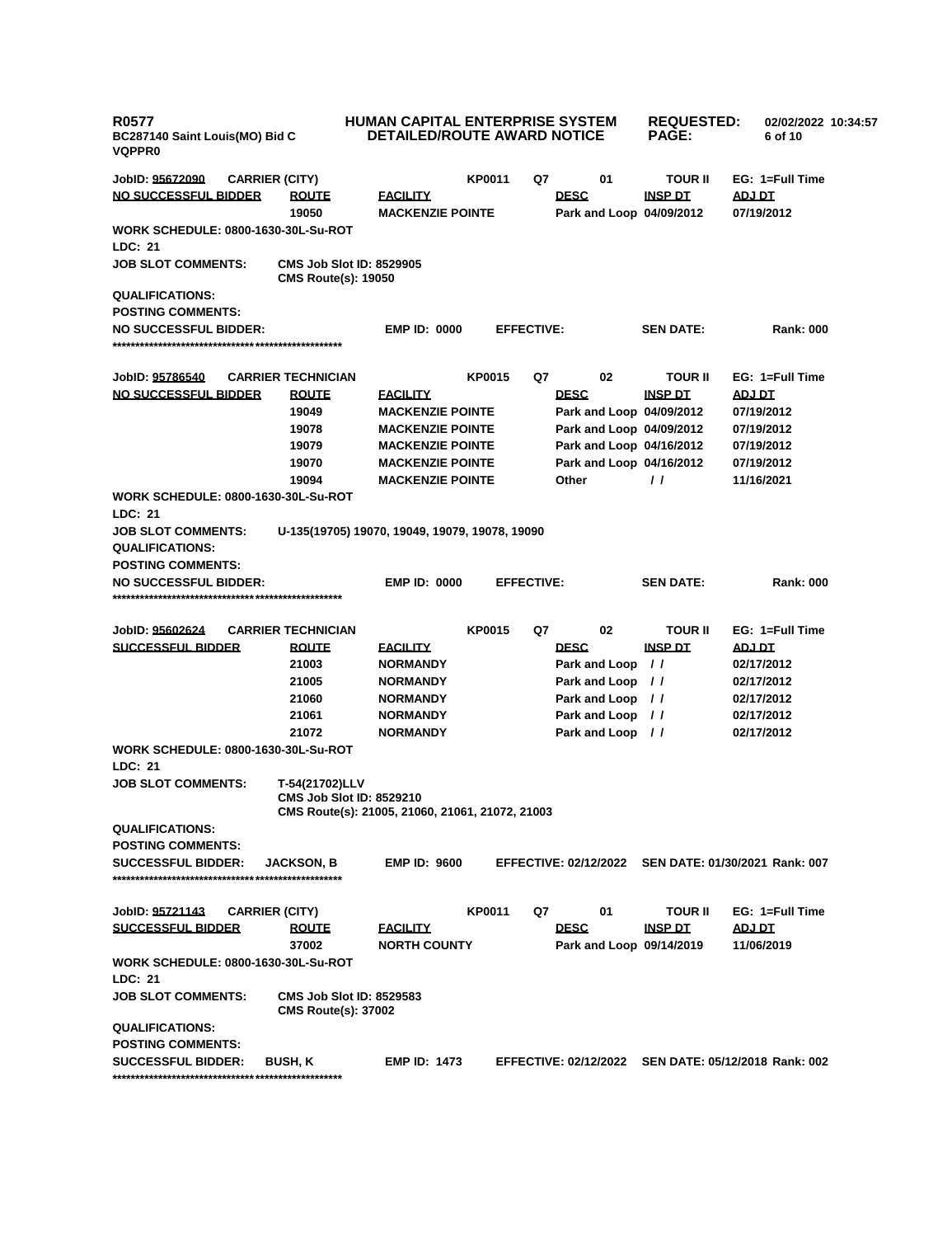| <b>R0577</b><br>BC287140 Saint Louis(MO) Bid C<br><b>VQPPR0</b> |                                                               | HUMAN CAPITAL ENTERPRISE SYSTEM<br><b>DETAILED/ROUTE AWARD NOTICE</b> |               |    | <b>REQUESTED:</b><br><b>PAGE:</b>       |                                                      | 02/02/2022 10:34:57<br>7 of 10 |                 |  |
|-----------------------------------------------------------------|---------------------------------------------------------------|-----------------------------------------------------------------------|---------------|----|-----------------------------------------|------------------------------------------------------|--------------------------------|-----------------|--|
| JobID: 95778199                                                 | <b>CARRIER (CITY)</b>                                         |                                                                       | <b>KP0011</b> | Q7 | 01                                      | <b>TOUR II</b>                                       |                                | EG: 1=Full Time |  |
| <b>SUCCESSFUL BIDDER</b>                                        | <b>ROUTE</b><br>37004                                         | <b>FACILITY</b><br><b>NORTH COUNTY</b>                                |               |    | <b>DESC</b><br>Park and Loop 09/14/2019 | <b>INSP DT</b>                                       | ADJ DT<br>11/06/2019           |                 |  |
| <b>WORK SCHEDULE: 0800-1630-30L-Su-ROT</b>                      |                                                               |                                                                       |               |    |                                         |                                                      |                                |                 |  |
| LDC: 21                                                         |                                                               |                                                                       |               |    |                                         |                                                      |                                |                 |  |
| <b>JOB SLOT COMMENTS:</b>                                       | <b>CMS Job Slot ID: 8529582</b><br><b>CMS Route(s): 37004</b> |                                                                       |               |    |                                         |                                                      |                                |                 |  |
| <b>QUALIFICATIONS:</b>                                          |                                                               |                                                                       |               |    |                                         |                                                      |                                |                 |  |
| <b>POSTING COMMENTS:</b>                                        |                                                               |                                                                       |               |    |                                         |                                                      |                                |                 |  |
| <b>SUCCESSFUL BIDDER:</b>                                       | HILL, J                                                       | <b>EMP ID: 7712</b>                                                   |               |    | <b>EFFECTIVE: 02/12/2022</b>            | SEN DATE: 04/13/2019 Rank: 070                       |                                |                 |  |
| JobID: 95657249                                                 | <b>CARRIER TECHNICIAN</b>                                     |                                                                       | <b>KP0015</b> | Q7 | 02                                      | <b>TOUR II</b>                                       |                                | EG: 1=Full Time |  |
| <b>SUCCESSFUL BIDDER</b>                                        | <b>ROUTE</b>                                                  | <u>FACILITY</u>                                                       |               |    | <b>DESC</b>                             | <b>INSP DT</b>                                       | <b>ADJ DT</b>                  |                 |  |
|                                                                 | 26057                                                         | <b>SAPPINGTON</b>                                                     |               |    | <b>Curbline</b><br><b>Motorized</b>     | 05/21/2012                                           | 11/08/2017                     |                 |  |
|                                                                 | 26093                                                         | <b>SAPPINGTON</b>                                                     |               |    | <b>Curbline</b><br><b>Motorized</b>     | 05/14/2012                                           | 07/19/2012                     |                 |  |
|                                                                 | 27009                                                         | <b>SAPPINGTON</b>                                                     |               |    | <b>Curbline</b><br><b>Motorized</b>     | 01/28/2019                                           | 04/10/2019                     |                 |  |
|                                                                 | 26055                                                         | <b>SAPPINGTON</b>                                                     |               |    | <b>Curbline</b><br><b>Motorized</b>     | 05/14/2012                                           | 07/19/2012                     |                 |  |
|                                                                 | 27018                                                         | <b>SAPPINGTON</b>                                                     |               |    | <b>Curbline</b><br><b>Motorized</b>     | 01/28/2019                                           | 04/10/2019                     |                 |  |
| <b>WORK SCHEDULE: 0800-1630-30L-Su-ROT</b>                      |                                                               |                                                                       |               |    |                                         |                                                      |                                |                 |  |
| LDC: 67                                                         |                                                               |                                                                       |               |    |                                         |                                                      |                                |                 |  |
| <b>JOB SLOT COMMENTS:</b>                                       | U-74(26701)<br><b>CMS Job Slot ID: 8530197</b>                | CMS Route(s): 27009, 26093, 26057, 26055, 27018                       |               |    |                                         |                                                      |                                |                 |  |
| <b>QUALIFICATIONS:</b>                                          |                                                               |                                                                       |               |    |                                         |                                                      |                                |                 |  |
| <b>POSTING COMMENTS:</b>                                        |                                                               |                                                                       |               |    |                                         |                                                      |                                |                 |  |
| <b>SUCCESSFUL BIDDER:</b>                                       | AXTON, A                                                      | <b>EMP ID: 0990</b>                                                   |               |    | <b>EFFECTIVE: 02/12/2022</b>            | SEN DATE: 07/27/2013 Rank: 070                       |                                |                 |  |
| JobID: 95700164                                                 | <b>CARRIER (CITY)</b>                                         |                                                                       | <b>KP0011</b> | Q7 | 01                                      | <b>TOUR II</b>                                       |                                | EG: 1=Full Time |  |
| <b>SUCCESSFUL BIDDER</b>                                        | <b>ROUTE</b>                                                  | <b>FACILITY</b>                                                       |               |    | <b>DESC</b>                             | <b>INSP DT</b>                                       | <b>ADJ DT</b>                  |                 |  |
|                                                                 | 26005                                                         | <b>SAPPINGTON</b>                                                     |               |    | <b>Curbline</b><br><b>Motorized</b>     | 05/21/2012                                           | 07/19/2012                     |                 |  |
| <b>WORK SCHEDULE: 0800-1630-30L-Su-ROT</b>                      |                                                               |                                                                       |               |    |                                         |                                                      |                                |                 |  |
| LDC: 21                                                         |                                                               |                                                                       |               |    |                                         |                                                      |                                |                 |  |
| <b>JOB SLOT COMMENTS:</b>                                       | <b>CMS Job Slot ID: 8530265</b><br><b>CMS Route(s): 26005</b> |                                                                       |               |    |                                         |                                                      |                                |                 |  |
| <b>QUALIFICATIONS:</b>                                          |                                                               |                                                                       |               |    |                                         |                                                      |                                |                 |  |
| <b>POSTING COMMENTS:</b>                                        |                                                               |                                                                       |               |    |                                         |                                                      |                                |                 |  |
| <b>SUCCESSFUL BIDDER:</b>                                       | Crittenden, A                                                 | <b>EMP ID: 5799</b>                                                   |               |    |                                         | EFFECTIVE: 02/12/2022 SEN DATE: 08/20/2005 Rank: 004 |                                |                 |  |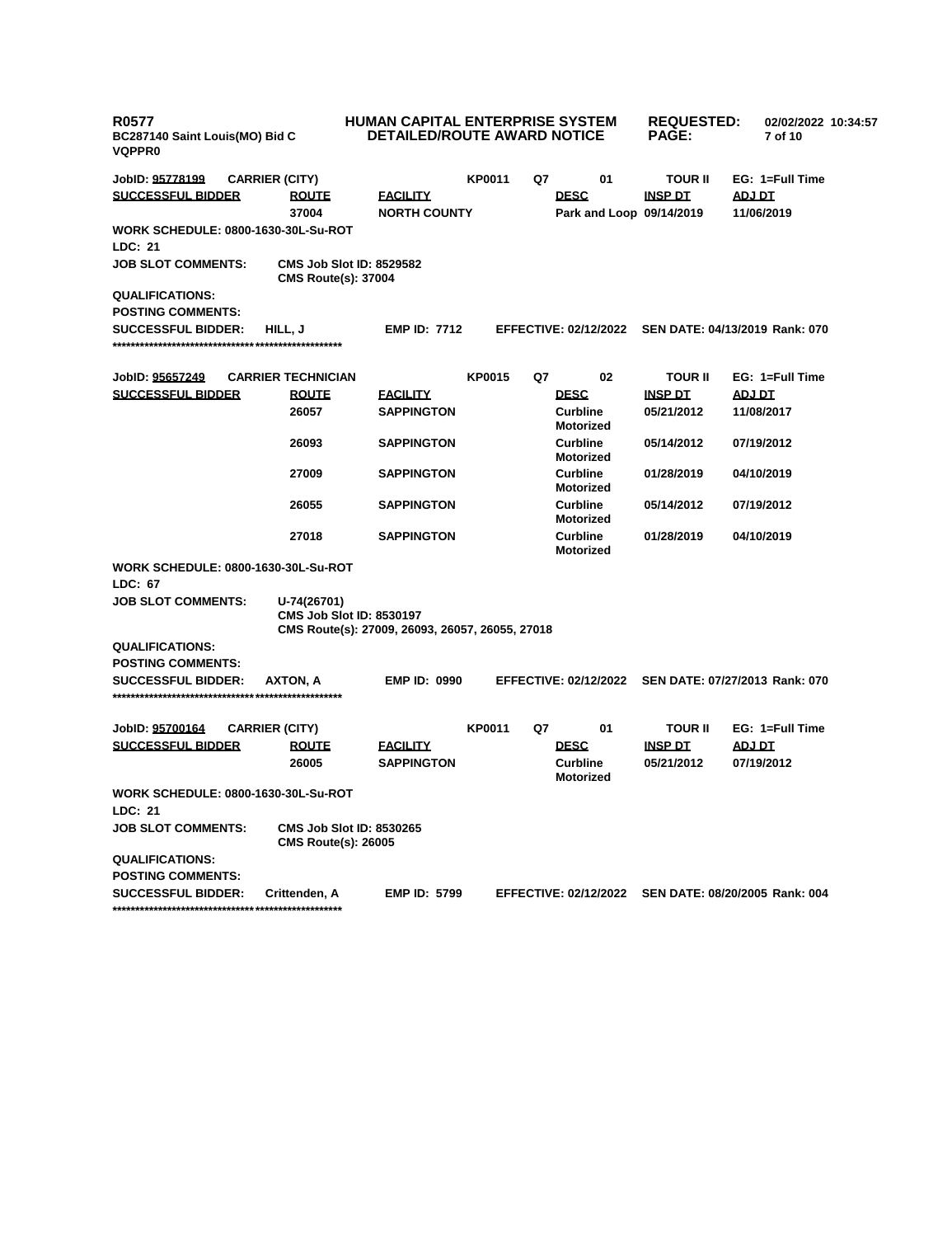**R0577 BC287140 Saint Louis(MO) Bid C VQPPR0**

## **HUMAN CAPITAL ENTERPRISE SYSTEM DETAILED/ROUTE AWARD NOTICE**

**REQUESTED: 02/02/2022 10:34:57 PAGE: 8 of 10** 

| JobID: 95724170                                       | <b>CARRIER TECHNICIAN</b>                                     |                     | <b>KP0015</b> | Q7 | 02                                  |                | EG: 1=Full Time                |
|-------------------------------------------------------|---------------------------------------------------------------|---------------------|---------------|----|-------------------------------------|----------------|--------------------------------|
| <b>SUCCESSFUL BIDDER</b>                              | <b>ROUTE</b>                                                  | <b>FACILITY</b>     |               |    | <b>DESC</b>                         | <b>INSP DT</b> | <b>ADJ DT</b>                  |
|                                                       | 26005                                                         | <b>SAPPINGTON</b>   |               |    | <b>Curbline</b><br><b>Motorized</b> | 05/21/2012     | 07/19/2012                     |
|                                                       | 28027                                                         | <b>SAPPINGTON</b>   |               |    | Curbline<br><b>Motorized</b>        | $\prime$       | 07/20/2011                     |
|                                                       | 28032                                                         | <b>SAPPINGTON</b>   |               |    | <b>Curbline</b><br><b>Motorized</b> | $\prime$       | 07/20/2011                     |
|                                                       | 28034                                                         | <b>SAPPINGTON</b>   |               |    | Park and Loop 09/10/2016            |                | 11/03/2016                     |
| <b>WORK SCHEDULE: 0800-1630-30L-Su-ROT</b>            |                                                               |                     |               |    |                                     |                |                                |
| <b>LDC: 21</b>                                        |                                                               |                     |               |    |                                     |                |                                |
| <b>JOB SLOT COMMENTS:</b><br><b>QUALIFICATIONS:</b>   | U-219(28708) 29047, 28027, 26005, 28032, 28034                |                     |               |    |                                     |                |                                |
| <b>POSTING COMMENTS:</b>                              |                                                               |                     |               |    |                                     |                |                                |
| <b>SUCCESSFUL BIDDER:</b>                             | KING, B                                                       | <b>EMP ID: 2585</b> |               |    | <b>EFFECTIVE: 02/12/2022</b>        |                | SEN DATE: 05/28/2016 Rank: 068 |
|                                                       |                                                               |                     |               |    |                                     |                |                                |
| JobID: 95773236                                       | <b>CARRIER (CITY)</b>                                         |                     | <b>KP0011</b> | Q7 | 01                                  | TOUR II        | EG: 1=Full Time                |
| <b>SUCCESSFUL BIDDER</b>                              | <b>ROUTE</b>                                                  | <b>FACILITY</b>     |               |    | <b>DESC</b>                         | <b>INSP DT</b> | ADJ DT                         |
|                                                       | 28063                                                         | <b>SAPPINGTON</b>   |               |    | <b>Curbline</b><br><b>Motorized</b> | $\frac{1}{2}$  | 07/20/2011                     |
| WORK SCHEDULE: 0800-1630-30L-Su-ROT                   |                                                               |                     |               |    |                                     |                |                                |
| <b>LDC: 21</b>                                        |                                                               |                     |               |    |                                     |                |                                |
| <b>JOB SLOT COMMENTS:</b>                             | <b>NALC UPGRADE 11/18/2000</b><br><b>FFV</b>                  |                     |               |    |                                     |                |                                |
|                                                       | <b>CMS Job Slot ID: 8529681</b><br><b>CMS Route(s): 28063</b> |                     |               |    |                                     |                |                                |
| <b>QUALIFICATIONS:</b>                                |                                                               |                     |               |    |                                     |                |                                |
| <b>POSTING COMMENTS:</b>                              |                                                               |                     |               |    |                                     |                |                                |
| <b>SUCCESSFUL BIDDER:</b>                             | <b>ROBERTS, D</b>                                             | <b>EMP ID: 5693</b> |               |    | <b>EFFECTIVE: 02/12/2022</b>        |                | SEN DATE: 02/21/2015 Rank: 002 |
|                                                       |                                                               |                     |               |    |                                     |                |                                |
| JobID: 95700011                                       | <b>CARRIER TECHNICIAN</b>                                     |                     | <b>KP0015</b> | Q7 | 02                                  | TOUR II        | EG: 1=Full Time                |
| <b>NO SUCCESSFUL BIDDER</b>                           | <b>ROUTE</b>                                                  | <b>FACILITY</b>     |               |    | <b>DESC</b>                         | <b>INSP DT</b> | <b>ADJ DT</b>                  |
|                                                       | 09047                                                         | <b>SOUTHWEST</b>    |               |    | Park and Loop 05/06/2006            |                | 02/24/2012                     |
|                                                       | 09063                                                         | <b>SOUTHWEST</b>    |               |    | Park and Loop 05/06/2006            |                | 02/24/2012                     |
|                                                       | 39059                                                         | <b>SOUTHWEST</b>    |               |    | Park and Loop 05/15/2006            |                | 02/24/2012                     |
|                                                       | 09068                                                         | <b>SOUTHWEST</b>    |               |    | Park and Loop 05/06/2006            |                | 02/24/2012                     |
|                                                       | 39008                                                         | <b>SOUTHWEST</b>    |               |    | Park and Loop 05/15/2006            |                | 02/24/2012                     |
| <b>WORK SCHEDULE: 0800-1630-30L-Su-ROT</b><br>LDC: 21 |                                                               |                     |               |    |                                     |                |                                |
| <b>JOB SLOT COMMENTS:</b>                             | T-41(09702), 39008, 09047, 09063, 39059, 09068                |                     |               |    |                                     |                |                                |
|                                                       |                                                               |                     |               |    |                                     |                |                                |
|                                                       |                                                               |                     |               |    |                                     |                |                                |
|                                                       |                                                               |                     |               |    |                                     |                |                                |
|                                                       |                                                               |                     |               |    |                                     |                |                                |

| <b>QUALIFICATIONS:</b>       |                     |                   |                  |                  |
|------------------------------|---------------------|-------------------|------------------|------------------|
| <b>POSTING COMMENTS:</b>     |                     |                   |                  |                  |
| <b>NO SUCCESSFUL BIDDER:</b> | <b>EMP ID: 0000</b> | <b>EFFECTIVE:</b> | <b>SEN DATE:</b> | <b>Rank: 000</b> |
|                              |                     |                   |                  |                  |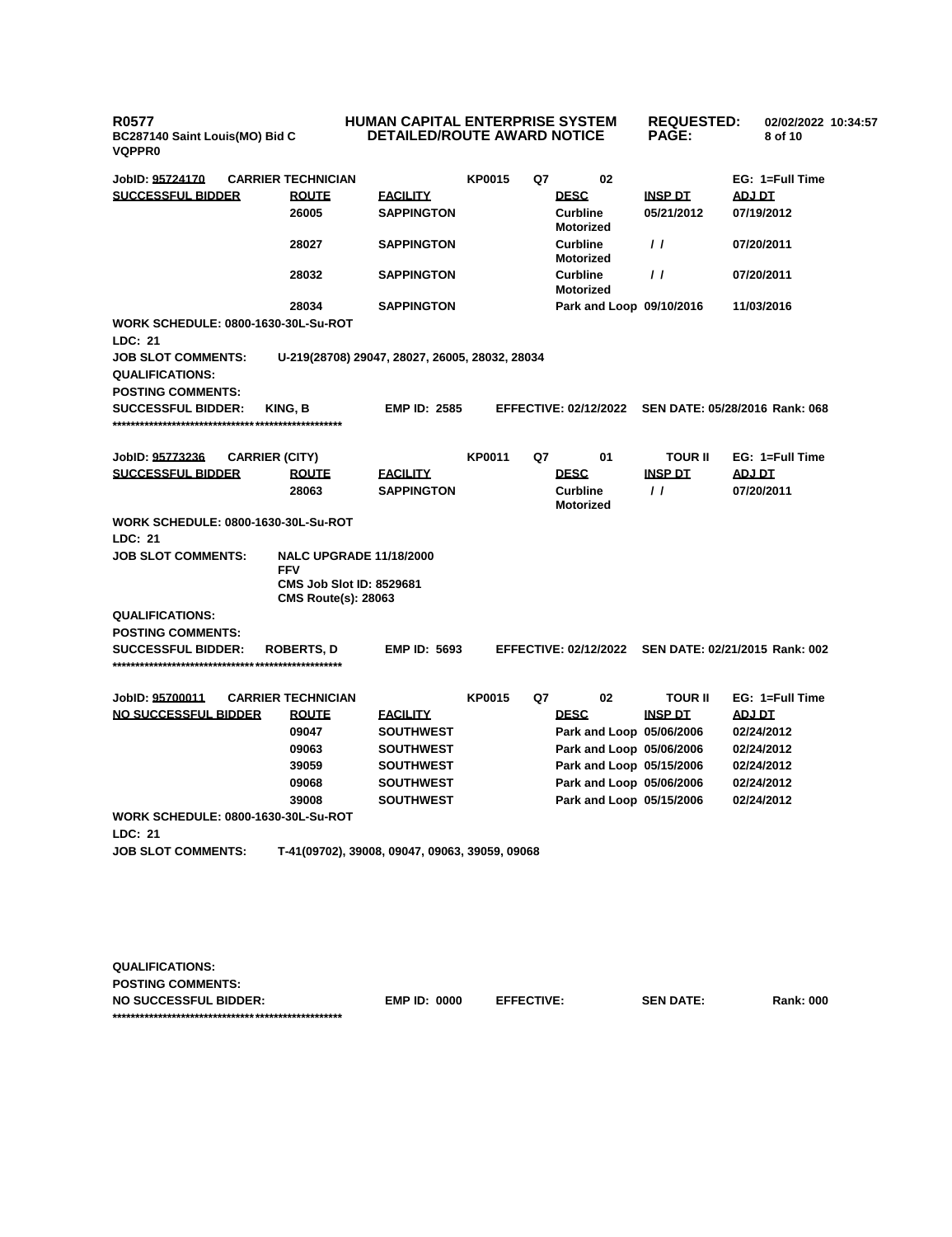| <b>KP0011</b><br>01<br><b>TOUR II</b><br>EG: 1=Full Time<br>JobID: <u>95756435</u><br><b>CARRIER (CITY)</b><br>Q7<br>NO SUCCESSFUL BIDDER<br><b>DESC</b><br><b>ROUTE</b><br><b>EACILITY</b><br><b>INSP DT</b><br>ADJ DT<br>39053<br><b>SOUTHWEST</b><br>Park and Loop 05/15/2006<br>02/24/2012<br><b>WORK SCHEDULE: 0800-1630-30L-Su-ROT</b><br><b>LDC: 21</b><br><b>JOB SLOT COMMENTS:</b><br><b>CMS Job Slot ID: 8530410</b><br><b>CMS Route(s): 39053</b><br><b>QUALIFICATIONS:</b><br><b>POSTING COMMENTS:</b><br><b>NO SUCCESSFUL BIDDER:</b><br><b>EMP ID: 0000</b><br><b>SEN DATE:</b><br><b>EFFECTIVE:</b><br><b>Rank: 000</b><br>01<br>EG: 1=Full Time<br><b>KP0011</b><br>Q7<br><b>TOUR II</b><br>JobID: 95777570<br><b>CARRIER (CITY)</b><br><b>NO SUCCESSFUL BIDDER</b><br><b>DESC</b><br><b>INSP DT</b><br><b>ROUTE</b><br><b>FACILITY</b><br><b>ADJ DT</b><br>09031<br><b>SOUTHWEST</b><br>Park and Loop 05/06/2006<br>02/24/2012<br><b>WORK SCHEDULE: 0800-1630-30L-Su-ROT</b><br><b>LDC: 21</b><br><b>JOB SLOT COMMENTS:</b><br><b>DAILY PARCEL DROP#</b><br><b>CMS Job Slot ID: 8530051</b><br><b>CMS Route(s): 09031</b><br><b>QUALIFICATIONS:</b><br><b>POSTING COMMENTS:</b><br><b>SEN DATE:</b><br><b>NO SUCCESSFUL BIDDER:</b><br><b>EMP ID: 0000</b><br><b>EFFECTIVE:</b><br><b>Rank: 000</b><br><b>KP0011</b><br>Q7<br>01<br><b>TOUR II</b><br>EG: 1=Full Time<br>JobID: 95819069<br><b>CARRIER (CITY)</b><br><b>SUCCESSFUL BIDDER</b><br><b>DESC</b><br><b>INSP DT</b><br><b>ADJ DT</b><br><b>ROUTE</b><br><b>FACILITY</b><br>09030<br><b>SOUTHWEST</b><br>Park and Loop 02/10/2018<br>04/11/2018<br><b>WORK SCHEDULE: 0800-1630-30L-Su-ROT</b><br><b>LDC: 21</b><br><b>JOB SLOT COMMENTS:</b><br><b>LONG LIFE VEH</b><br><b>NALC UPGRADE 11/18/2000</b><br><b>CMS Job Slot ID: 8529991</b><br><b>CMS Route(s): 09030</b><br><b>QUALIFICATIONS:</b><br><b>POSTING COMMENTS:</b><br><b>EMP ID: 2248</b><br><b>EFFECTIVE: 02/12/2022</b><br>SEN DATE: 07/27/2013 Rank: 033<br><b>SUCCESSFUL BIDDER:</b><br><b>GIBSON, R</b><br>Q7<br>01<br>EG: 1=Full Time<br>JobID: 95551480<br><b>CARRIER (CITY)</b><br><b>KP0011</b><br><b>SUCCESSFUL BIDDER</b><br><b>DESC</b><br><b>ROUTE</b><br><b>FACILITY</b><br><b>INSP DT</b><br>ADJ DT<br>30019<br><b>UNIVERSITY CITY</b><br>Park and Loop 09/27/2008<br>02/25/2010<br><b>WORK SCHEDULE: 0800-1630-30L-Su-ROT</b><br>LDC: 21<br><b>JOB SLOT COMMENTS:</b><br><b>REPLACES JOB 1485282 NALC UPGRADE 11/18/2000</b><br><b>CMS Job Slot ID: 8530443</b><br><b>CMS Route(s): 30019</b><br><b>QUALIFICATIONS:</b><br><b>POSTING COMMENTS:</b><br>EFFECTIVE: 02/12/2022 SEN DATE: 11/25/2017 Rank: 005<br><b>SUCCESSFUL BIDDER:</b><br><b>MARBLE, D</b><br><b>EMP ID: 2345</b> | <b>R0577</b><br>BC287140 Saint Louis(MO) Bid C<br><b>VQPPR0</b> | HUMAN CAPITAL ENTERPRISE SYSTEM | <b>DETAILED/ROUTE AWARD NOTICE</b> | <b>REQUESTED:</b><br><b>PAGE:</b> | 02/02/2022 10:34:57<br>9 of 10 |
|-------------------------------------------------------------------------------------------------------------------------------------------------------------------------------------------------------------------------------------------------------------------------------------------------------------------------------------------------------------------------------------------------------------------------------------------------------------------------------------------------------------------------------------------------------------------------------------------------------------------------------------------------------------------------------------------------------------------------------------------------------------------------------------------------------------------------------------------------------------------------------------------------------------------------------------------------------------------------------------------------------------------------------------------------------------------------------------------------------------------------------------------------------------------------------------------------------------------------------------------------------------------------------------------------------------------------------------------------------------------------------------------------------------------------------------------------------------------------------------------------------------------------------------------------------------------------------------------------------------------------------------------------------------------------------------------------------------------------------------------------------------------------------------------------------------------------------------------------------------------------------------------------------------------------------------------------------------------------------------------------------------------------------------------------------------------------------------------------------------------------------------------------------------------------------------------------------------------------------------------------------------------------------------------------------------------------------------------------------------------------------------------------------------------------------------------------------------------------------------------------------------------------------------------------------------------------------------------------------------------------------------------------------------------------------------------------------------------------------------------|-----------------------------------------------------------------|---------------------------------|------------------------------------|-----------------------------------|--------------------------------|
|                                                                                                                                                                                                                                                                                                                                                                                                                                                                                                                                                                                                                                                                                                                                                                                                                                                                                                                                                                                                                                                                                                                                                                                                                                                                                                                                                                                                                                                                                                                                                                                                                                                                                                                                                                                                                                                                                                                                                                                                                                                                                                                                                                                                                                                                                                                                                                                                                                                                                                                                                                                                                                                                                                                                           |                                                                 |                                 |                                    |                                   |                                |
|                                                                                                                                                                                                                                                                                                                                                                                                                                                                                                                                                                                                                                                                                                                                                                                                                                                                                                                                                                                                                                                                                                                                                                                                                                                                                                                                                                                                                                                                                                                                                                                                                                                                                                                                                                                                                                                                                                                                                                                                                                                                                                                                                                                                                                                                                                                                                                                                                                                                                                                                                                                                                                                                                                                                           |                                                                 |                                 |                                    |                                   |                                |
|                                                                                                                                                                                                                                                                                                                                                                                                                                                                                                                                                                                                                                                                                                                                                                                                                                                                                                                                                                                                                                                                                                                                                                                                                                                                                                                                                                                                                                                                                                                                                                                                                                                                                                                                                                                                                                                                                                                                                                                                                                                                                                                                                                                                                                                                                                                                                                                                                                                                                                                                                                                                                                                                                                                                           |                                                                 |                                 |                                    |                                   |                                |
|                                                                                                                                                                                                                                                                                                                                                                                                                                                                                                                                                                                                                                                                                                                                                                                                                                                                                                                                                                                                                                                                                                                                                                                                                                                                                                                                                                                                                                                                                                                                                                                                                                                                                                                                                                                                                                                                                                                                                                                                                                                                                                                                                                                                                                                                                                                                                                                                                                                                                                                                                                                                                                                                                                                                           |                                                                 |                                 |                                    |                                   |                                |
|                                                                                                                                                                                                                                                                                                                                                                                                                                                                                                                                                                                                                                                                                                                                                                                                                                                                                                                                                                                                                                                                                                                                                                                                                                                                                                                                                                                                                                                                                                                                                                                                                                                                                                                                                                                                                                                                                                                                                                                                                                                                                                                                                                                                                                                                                                                                                                                                                                                                                                                                                                                                                                                                                                                                           |                                                                 |                                 |                                    |                                   |                                |
|                                                                                                                                                                                                                                                                                                                                                                                                                                                                                                                                                                                                                                                                                                                                                                                                                                                                                                                                                                                                                                                                                                                                                                                                                                                                                                                                                                                                                                                                                                                                                                                                                                                                                                                                                                                                                                                                                                                                                                                                                                                                                                                                                                                                                                                                                                                                                                                                                                                                                                                                                                                                                                                                                                                                           |                                                                 |                                 |                                    |                                   |                                |
|                                                                                                                                                                                                                                                                                                                                                                                                                                                                                                                                                                                                                                                                                                                                                                                                                                                                                                                                                                                                                                                                                                                                                                                                                                                                                                                                                                                                                                                                                                                                                                                                                                                                                                                                                                                                                                                                                                                                                                                                                                                                                                                                                                                                                                                                                                                                                                                                                                                                                                                                                                                                                                                                                                                                           |                                                                 |                                 |                                    |                                   |                                |
|                                                                                                                                                                                                                                                                                                                                                                                                                                                                                                                                                                                                                                                                                                                                                                                                                                                                                                                                                                                                                                                                                                                                                                                                                                                                                                                                                                                                                                                                                                                                                                                                                                                                                                                                                                                                                                                                                                                                                                                                                                                                                                                                                                                                                                                                                                                                                                                                                                                                                                                                                                                                                                                                                                                                           |                                                                 |                                 |                                    |                                   |                                |
|                                                                                                                                                                                                                                                                                                                                                                                                                                                                                                                                                                                                                                                                                                                                                                                                                                                                                                                                                                                                                                                                                                                                                                                                                                                                                                                                                                                                                                                                                                                                                                                                                                                                                                                                                                                                                                                                                                                                                                                                                                                                                                                                                                                                                                                                                                                                                                                                                                                                                                                                                                                                                                                                                                                                           |                                                                 |                                 |                                    |                                   |                                |
|                                                                                                                                                                                                                                                                                                                                                                                                                                                                                                                                                                                                                                                                                                                                                                                                                                                                                                                                                                                                                                                                                                                                                                                                                                                                                                                                                                                                                                                                                                                                                                                                                                                                                                                                                                                                                                                                                                                                                                                                                                                                                                                                                                                                                                                                                                                                                                                                                                                                                                                                                                                                                                                                                                                                           |                                                                 |                                 |                                    |                                   |                                |
|                                                                                                                                                                                                                                                                                                                                                                                                                                                                                                                                                                                                                                                                                                                                                                                                                                                                                                                                                                                                                                                                                                                                                                                                                                                                                                                                                                                                                                                                                                                                                                                                                                                                                                                                                                                                                                                                                                                                                                                                                                                                                                                                                                                                                                                                                                                                                                                                                                                                                                                                                                                                                                                                                                                                           |                                                                 |                                 |                                    |                                   |                                |
|                                                                                                                                                                                                                                                                                                                                                                                                                                                                                                                                                                                                                                                                                                                                                                                                                                                                                                                                                                                                                                                                                                                                                                                                                                                                                                                                                                                                                                                                                                                                                                                                                                                                                                                                                                                                                                                                                                                                                                                                                                                                                                                                                                                                                                                                                                                                                                                                                                                                                                                                                                                                                                                                                                                                           |                                                                 |                                 |                                    |                                   |                                |
|                                                                                                                                                                                                                                                                                                                                                                                                                                                                                                                                                                                                                                                                                                                                                                                                                                                                                                                                                                                                                                                                                                                                                                                                                                                                                                                                                                                                                                                                                                                                                                                                                                                                                                                                                                                                                                                                                                                                                                                                                                                                                                                                                                                                                                                                                                                                                                                                                                                                                                                                                                                                                                                                                                                                           |                                                                 |                                 |                                    |                                   |                                |
|                                                                                                                                                                                                                                                                                                                                                                                                                                                                                                                                                                                                                                                                                                                                                                                                                                                                                                                                                                                                                                                                                                                                                                                                                                                                                                                                                                                                                                                                                                                                                                                                                                                                                                                                                                                                                                                                                                                                                                                                                                                                                                                                                                                                                                                                                                                                                                                                                                                                                                                                                                                                                                                                                                                                           |                                                                 |                                 |                                    |                                   |                                |
|                                                                                                                                                                                                                                                                                                                                                                                                                                                                                                                                                                                                                                                                                                                                                                                                                                                                                                                                                                                                                                                                                                                                                                                                                                                                                                                                                                                                                                                                                                                                                                                                                                                                                                                                                                                                                                                                                                                                                                                                                                                                                                                                                                                                                                                                                                                                                                                                                                                                                                                                                                                                                                                                                                                                           |                                                                 |                                 |                                    |                                   |                                |
|                                                                                                                                                                                                                                                                                                                                                                                                                                                                                                                                                                                                                                                                                                                                                                                                                                                                                                                                                                                                                                                                                                                                                                                                                                                                                                                                                                                                                                                                                                                                                                                                                                                                                                                                                                                                                                                                                                                                                                                                                                                                                                                                                                                                                                                                                                                                                                                                                                                                                                                                                                                                                                                                                                                                           |                                                                 |                                 |                                    |                                   |                                |
|                                                                                                                                                                                                                                                                                                                                                                                                                                                                                                                                                                                                                                                                                                                                                                                                                                                                                                                                                                                                                                                                                                                                                                                                                                                                                                                                                                                                                                                                                                                                                                                                                                                                                                                                                                                                                                                                                                                                                                                                                                                                                                                                                                                                                                                                                                                                                                                                                                                                                                                                                                                                                                                                                                                                           |                                                                 |                                 |                                    |                                   |                                |
|                                                                                                                                                                                                                                                                                                                                                                                                                                                                                                                                                                                                                                                                                                                                                                                                                                                                                                                                                                                                                                                                                                                                                                                                                                                                                                                                                                                                                                                                                                                                                                                                                                                                                                                                                                                                                                                                                                                                                                                                                                                                                                                                                                                                                                                                                                                                                                                                                                                                                                                                                                                                                                                                                                                                           |                                                                 |                                 |                                    |                                   |                                |
|                                                                                                                                                                                                                                                                                                                                                                                                                                                                                                                                                                                                                                                                                                                                                                                                                                                                                                                                                                                                                                                                                                                                                                                                                                                                                                                                                                                                                                                                                                                                                                                                                                                                                                                                                                                                                                                                                                                                                                                                                                                                                                                                                                                                                                                                                                                                                                                                                                                                                                                                                                                                                                                                                                                                           |                                                                 |                                 |                                    |                                   |                                |
|                                                                                                                                                                                                                                                                                                                                                                                                                                                                                                                                                                                                                                                                                                                                                                                                                                                                                                                                                                                                                                                                                                                                                                                                                                                                                                                                                                                                                                                                                                                                                                                                                                                                                                                                                                                                                                                                                                                                                                                                                                                                                                                                                                                                                                                                                                                                                                                                                                                                                                                                                                                                                                                                                                                                           |                                                                 |                                 |                                    |                                   |                                |
|                                                                                                                                                                                                                                                                                                                                                                                                                                                                                                                                                                                                                                                                                                                                                                                                                                                                                                                                                                                                                                                                                                                                                                                                                                                                                                                                                                                                                                                                                                                                                                                                                                                                                                                                                                                                                                                                                                                                                                                                                                                                                                                                                                                                                                                                                                                                                                                                                                                                                                                                                                                                                                                                                                                                           |                                                                 |                                 |                                    |                                   |                                |
|                                                                                                                                                                                                                                                                                                                                                                                                                                                                                                                                                                                                                                                                                                                                                                                                                                                                                                                                                                                                                                                                                                                                                                                                                                                                                                                                                                                                                                                                                                                                                                                                                                                                                                                                                                                                                                                                                                                                                                                                                                                                                                                                                                                                                                                                                                                                                                                                                                                                                                                                                                                                                                                                                                                                           |                                                                 |                                 |                                    |                                   |                                |
|                                                                                                                                                                                                                                                                                                                                                                                                                                                                                                                                                                                                                                                                                                                                                                                                                                                                                                                                                                                                                                                                                                                                                                                                                                                                                                                                                                                                                                                                                                                                                                                                                                                                                                                                                                                                                                                                                                                                                                                                                                                                                                                                                                                                                                                                                                                                                                                                                                                                                                                                                                                                                                                                                                                                           |                                                                 |                                 |                                    |                                   |                                |
|                                                                                                                                                                                                                                                                                                                                                                                                                                                                                                                                                                                                                                                                                                                                                                                                                                                                                                                                                                                                                                                                                                                                                                                                                                                                                                                                                                                                                                                                                                                                                                                                                                                                                                                                                                                                                                                                                                                                                                                                                                                                                                                                                                                                                                                                                                                                                                                                                                                                                                                                                                                                                                                                                                                                           |                                                                 |                                 |                                    |                                   |                                |
|                                                                                                                                                                                                                                                                                                                                                                                                                                                                                                                                                                                                                                                                                                                                                                                                                                                                                                                                                                                                                                                                                                                                                                                                                                                                                                                                                                                                                                                                                                                                                                                                                                                                                                                                                                                                                                                                                                                                                                                                                                                                                                                                                                                                                                                                                                                                                                                                                                                                                                                                                                                                                                                                                                                                           |                                                                 |                                 |                                    |                                   |                                |
|                                                                                                                                                                                                                                                                                                                                                                                                                                                                                                                                                                                                                                                                                                                                                                                                                                                                                                                                                                                                                                                                                                                                                                                                                                                                                                                                                                                                                                                                                                                                                                                                                                                                                                                                                                                                                                                                                                                                                                                                                                                                                                                                                                                                                                                                                                                                                                                                                                                                                                                                                                                                                                                                                                                                           |                                                                 |                                 |                                    |                                   |                                |
|                                                                                                                                                                                                                                                                                                                                                                                                                                                                                                                                                                                                                                                                                                                                                                                                                                                                                                                                                                                                                                                                                                                                                                                                                                                                                                                                                                                                                                                                                                                                                                                                                                                                                                                                                                                                                                                                                                                                                                                                                                                                                                                                                                                                                                                                                                                                                                                                                                                                                                                                                                                                                                                                                                                                           |                                                                 |                                 |                                    |                                   |                                |
|                                                                                                                                                                                                                                                                                                                                                                                                                                                                                                                                                                                                                                                                                                                                                                                                                                                                                                                                                                                                                                                                                                                                                                                                                                                                                                                                                                                                                                                                                                                                                                                                                                                                                                                                                                                                                                                                                                                                                                                                                                                                                                                                                                                                                                                                                                                                                                                                                                                                                                                                                                                                                                                                                                                                           |                                                                 |                                 |                                    |                                   |                                |
|                                                                                                                                                                                                                                                                                                                                                                                                                                                                                                                                                                                                                                                                                                                                                                                                                                                                                                                                                                                                                                                                                                                                                                                                                                                                                                                                                                                                                                                                                                                                                                                                                                                                                                                                                                                                                                                                                                                                                                                                                                                                                                                                                                                                                                                                                                                                                                                                                                                                                                                                                                                                                                                                                                                                           |                                                                 |                                 |                                    |                                   |                                |
|                                                                                                                                                                                                                                                                                                                                                                                                                                                                                                                                                                                                                                                                                                                                                                                                                                                                                                                                                                                                                                                                                                                                                                                                                                                                                                                                                                                                                                                                                                                                                                                                                                                                                                                                                                                                                                                                                                                                                                                                                                                                                                                                                                                                                                                                                                                                                                                                                                                                                                                                                                                                                                                                                                                                           |                                                                 |                                 |                                    |                                   |                                |
|                                                                                                                                                                                                                                                                                                                                                                                                                                                                                                                                                                                                                                                                                                                                                                                                                                                                                                                                                                                                                                                                                                                                                                                                                                                                                                                                                                                                                                                                                                                                                                                                                                                                                                                                                                                                                                                                                                                                                                                                                                                                                                                                                                                                                                                                                                                                                                                                                                                                                                                                                                                                                                                                                                                                           |                                                                 |                                 |                                    |                                   |                                |
|                                                                                                                                                                                                                                                                                                                                                                                                                                                                                                                                                                                                                                                                                                                                                                                                                                                                                                                                                                                                                                                                                                                                                                                                                                                                                                                                                                                                                                                                                                                                                                                                                                                                                                                                                                                                                                                                                                                                                                                                                                                                                                                                                                                                                                                                                                                                                                                                                                                                                                                                                                                                                                                                                                                                           |                                                                 |                                 |                                    |                                   |                                |
|                                                                                                                                                                                                                                                                                                                                                                                                                                                                                                                                                                                                                                                                                                                                                                                                                                                                                                                                                                                                                                                                                                                                                                                                                                                                                                                                                                                                                                                                                                                                                                                                                                                                                                                                                                                                                                                                                                                                                                                                                                                                                                                                                                                                                                                                                                                                                                                                                                                                                                                                                                                                                                                                                                                                           |                                                                 |                                 |                                    |                                   |                                |
|                                                                                                                                                                                                                                                                                                                                                                                                                                                                                                                                                                                                                                                                                                                                                                                                                                                                                                                                                                                                                                                                                                                                                                                                                                                                                                                                                                                                                                                                                                                                                                                                                                                                                                                                                                                                                                                                                                                                                                                                                                                                                                                                                                                                                                                                                                                                                                                                                                                                                                                                                                                                                                                                                                                                           |                                                                 |                                 |                                    |                                   |                                |
|                                                                                                                                                                                                                                                                                                                                                                                                                                                                                                                                                                                                                                                                                                                                                                                                                                                                                                                                                                                                                                                                                                                                                                                                                                                                                                                                                                                                                                                                                                                                                                                                                                                                                                                                                                                                                                                                                                                                                                                                                                                                                                                                                                                                                                                                                                                                                                                                                                                                                                                                                                                                                                                                                                                                           |                                                                 |                                 |                                    |                                   |                                |
|                                                                                                                                                                                                                                                                                                                                                                                                                                                                                                                                                                                                                                                                                                                                                                                                                                                                                                                                                                                                                                                                                                                                                                                                                                                                                                                                                                                                                                                                                                                                                                                                                                                                                                                                                                                                                                                                                                                                                                                                                                                                                                                                                                                                                                                                                                                                                                                                                                                                                                                                                                                                                                                                                                                                           |                                                                 |                                 |                                    |                                   |                                |
|                                                                                                                                                                                                                                                                                                                                                                                                                                                                                                                                                                                                                                                                                                                                                                                                                                                                                                                                                                                                                                                                                                                                                                                                                                                                                                                                                                                                                                                                                                                                                                                                                                                                                                                                                                                                                                                                                                                                                                                                                                                                                                                                                                                                                                                                                                                                                                                                                                                                                                                                                                                                                                                                                                                                           |                                                                 |                                 |                                    |                                   |                                |